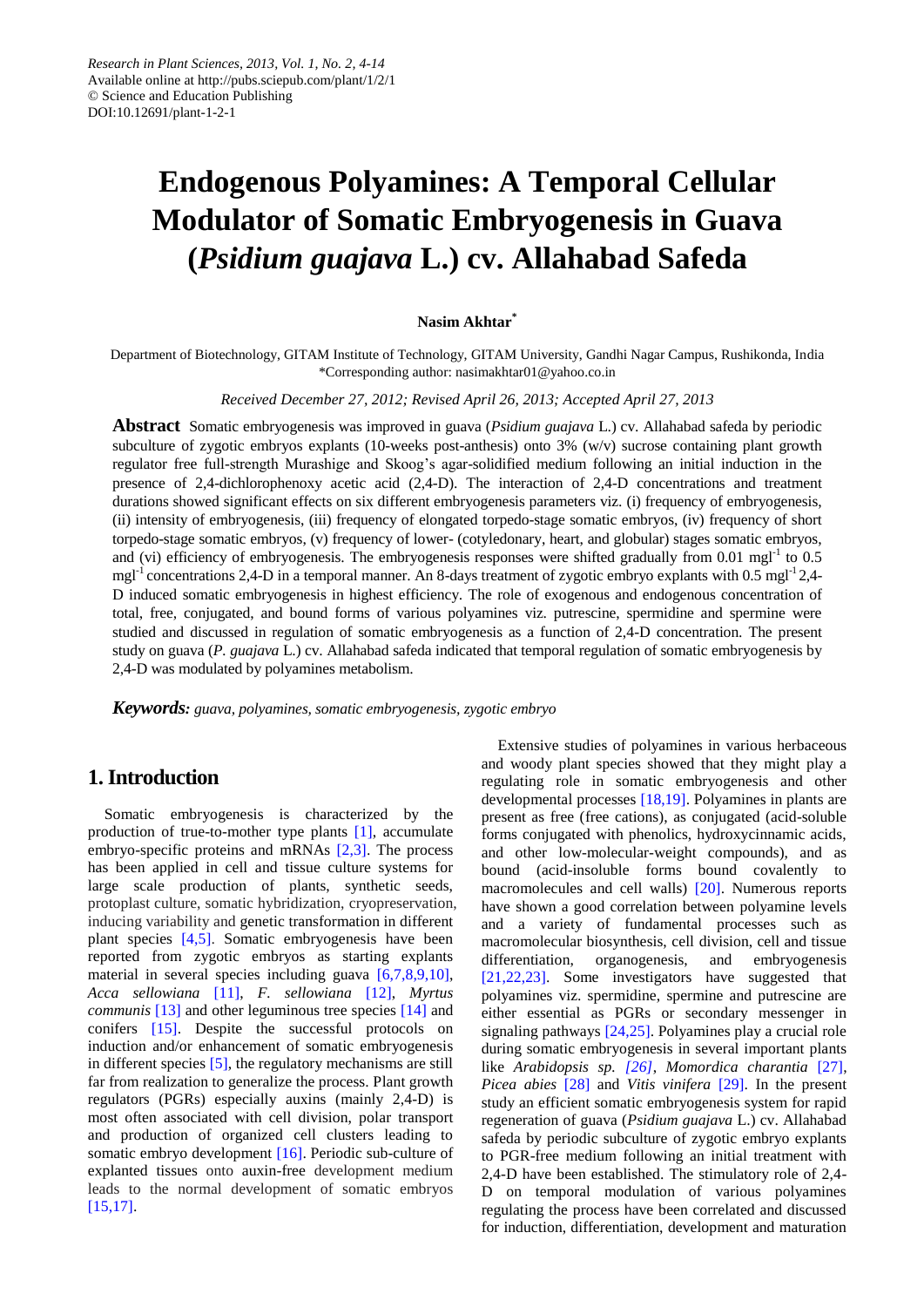of somatic embryos. The study may be helpful in developing the regeneration protocol through somatic embryogenesis in other recalcitrant fruit trees.

# **2. Materials and Methods**

**Table 1. Effect of 2,4-D on induction of somatic embryogenesis from zygotic embryo explants of guava (Psidium guajava L.) cv. Allahabad safeda**

<span id="page-1-0"></span>

| Treatme<br>nt.<br>$2.4-D$          | Frequency of<br>is  | Intensity of<br>embryogenes embryogenes<br>is | Frequency of<br>various stages of<br>somatic embryos |                                  |                               | Efficiency of<br>embryogenes<br>is   |
|------------------------------------|---------------------|-----------------------------------------------|------------------------------------------------------|----------------------------------|-------------------------------|--------------------------------------|
| $(mg l^{-1})^{\S}$                 | FE $(\%)^{\dagger}$ | <b>IE</b><br>$(ANEPC)^{\dagger}$              | ET<br>$(\frac{96}{1})^{\dagger}$                     | <b>ST</b><br>$(\%)^{\dagger}$    | <b>CHG</b><br>$(%)^{\dagger}$ | <b>EE</b><br>(Relative) <sup>†</sup> |
| 0.000                              | $\overline{0}$      | $\Omega$                                      | $\mathbf{0}$                                         | $\mathbf{0}$                     | 0                             | $\theta$                             |
| 0.001                              | $\overline{0}$      | $\overline{0}$                                | $\overline{0}$                                       | $\overline{0}$                   | $\mathbf{0}$                  | $\overline{0}$                       |
| 0.005                              | $\theta$            | $\theta$                                      | $\theta$                                             | $\theta$                         | $\Omega$                      | $\theta$                             |
| 0.010                              | $\overline{0}$      | $\theta$                                      | $\theta$                                             | $\theta$                         | $\theta$                      | $\overline{0}$                       |
| 0.050                              |                     | $22.23 \pm 6.36$ 22.33 $\pm 5.80$             | 21.27<br>土<br>2.26                                   | 42.09<br>$\pm$<br>3.67           | 36.64<br>$\pm$<br>5.39        | $3.19 \pm 1.46$                      |
| 0.100                              | $51.39 \pm 6.36$    | 48.13 $\pm$<br>13.27                          | 18.34<br>土<br>2.13                                   | 39.30<br>土<br>3.58               | 42.36<br>$\pm$<br>5.54        | $14.52 \pm 5.89$                     |
| 0.500                              | $80.56 \pm 6.36$    | $149.12 \pm$<br>29.29                         | 14.90<br>$^{+}$<br>2.27                              | 36.38<br>$\pm$<br>2.04           | 48.72<br>$\pm$<br>4.30        | $61.23 \pm$<br>11.32                 |
| 1.000                              | $68.06 \pm 4.82$    | $66.64 \pm 6.13$                              | 10.46<br>$^{+}$<br>2.05                              | 35.51<br>$\! + \!\!\!\!$<br>3.61 | 54.03<br>土<br>5.45            | $20.83 \pm 3.20$                     |
| 1.500                              | $40.28 \pm 4.82$    | $31.77 \pm$<br>10.63                          | 9.18<br>土<br>0.95                                    | 28.76<br>$^{+}$<br>2.37          | 62.06<br>$\pm$<br>3.30        | $5.11 \pm 2.76$                      |
| 2.000                              | $26.39 \pm 9.62$    | $22.25 \pm 8.12$                              | 2.67<br>$\pm$<br>1.17                                | 19.10<br>$\pm$<br>5.13           | 78.23<br>$\pm$<br>4.79        | $1.29 \pm 0.71$                      |
| 3.000                              | $\Omega$            | $\Omega$                                      | $\theta$                                             | $\theta$                         | $\Omega$                      | $\overline{0}$                       |
| df(10,<br>$22$ ),<br>$P \leq 0.05$ | 113.92              | 52.62                                         | 104.6<br>3                                           | 149.2<br>8                       | 208.9<br>4                    | 61.29                                |

§Zygotic embryos (10 weeks post-anthesis) of guava were treated for 8 days with different concentrations of 2,4-D in full strength MS agar medium added with 3% (w/v) sucrose. Development and maturation of somatic embryos were observed following sub-culture after 8-days to similar 3% (w/v) sucrose containing full-strength MS agar medium but free of growth regulators. Embryogenic responses were noted 10-weeks after culture initiation.

 $\dagger$ Mean values represent average of the three independent experiments  $\pm$ standard deviations.

#ANEPC, average number of embryos per culture; CHG, cotyledonary, heart, globular stage somatic embryos; ET, elongated torpedo stage somatic embryos; ST, short torpedo stage somatic embryos; 2,4-D, 2,4 dichlorophenoxy acetic acid.

The guava genotypes Allahabad safeda (10-15-year-old tree) was tagged during the experimental period at Doddaballapur area of Bangalore district. The flower buds at fully matured state or half opened state were bagged and tagged to ensure the self pollination and physiological age of the zygotic embryo explants (Figure 1A) at the time of culture establishment. Fresh fruits were collected after 10-weeks of anthesis from one and the same plants for the three consecutive years of experiments. Surface disinfection, sterilization and dissection of zygotic embryo explants were carried out following the protocol of [\[6,7,8,9,10\].](#page-9-3) Murashige and Skoog (MS)  $[30]$  basal salts was selected for preparation of medium as in [\[6,7,8,9,10\].](#page-9-3) As per the need of the experiment various media were supplemented with 0%, 3% (w/v) sucrose concentrations. The media were modified with 0.0, 0.001, 0.005, 0.01, 0.05, 0.1, 0.5, 1.0, 1.5, 2.0 and 3.0 mg<sup>-1</sup> 2,4 dichlorophenoxyacetic acid (2,4-D) prior to autoclaving.

Zygotic embryo explants (10-weeks post-anthesis) treated with 2,4-D for 60-days were regarded as continuous treatment. Subsequently different durations of pulse treatment were provided by sub-culturing of explants to embryo development medium (full strength MS basal with 3% (w/v) sucrose) after 2-, 4-, 6-, 8-, 10-, 12-, 14-, 18-, 28-, and 38-days of inductive treatment with various concentrations of 2,4-D in 3% (w/v) sucrose containing full strength MS induction medium. A total of 121 combination permutations of treatment period and 2,4-D concentrations were used for these optimizations. Different polyamines viz. putrescine, spermidine and spermine were added either to induction medium alone or to both induction and development media at 0.0, 0.25, 0.50, 1.0, 2.0 and 4.0mM concentrations. All the experiments were repeated in three subsequent years almost at the similar reproductive growth periods of the plants in order to minimize the seasonal variations. Germination of somatic embryos was achieved on half strength MS agar-medium with 3% (w/v) sucrose without any PGR. Somatic plantlets were grown for a short period of 2-weeks in full strength MS liquid medium with 3% (w/v) sucrose. Well grown plantlets from the above medium were acclimatized initially in more porous mixture of sand:soil:compost in a ratio of 5:1:2 (w/w/w) followed by hardening in 1:2:3 (w/w/w) ratios of above mixture.

Sterilization of all the media and other requirement were performed by autoclaving at 121  $\mathbb{C}$  and 1.1kg cm<sup>-2</sup> pressure for 15min. Cultures were incubated in an airconditioned culture room maintained at  $25\degree\text{C} \pm 2\degree\text{C}$ temperature, 60-65% relative humidity, and 16h photoperiod at a photon flux density (PFD) of 50-70μmol  $\rm m^2$  s<sup>-1</sup> provided by 40W white fluorescent tubes from a distance of 30-35cm.

## **2.1. Analysis of Polyamines**

The zygotic embryo explants were treated for 8-days in the presence  $0.5 \text{ mgl}^{-1}$  2,4-D followed by sub-culture to PGR free 3% (w/v) sucrose containing MS agar-medium. Different forms (i.e. free, conjugated and bound) of cellular polyamines (putrescine, spermidine and spermine) were analyzed from 24- zygotic embryos per treatments after 2-, 4-, 6-, 8-, 10-, 12-, 14-, 18-, 28-, 38-, and 60-days of culture initiation.

#### **2.1.1. Extraction and Dansylation of Polyamines**

Extraction of polyamines was carried out by grinding the sample of 24- zygotic embryos in a small mortar with 1 ml of cold 5% (w/v) trichloro-acetic acid (TCA) and centrifuged at  $1,500 \times g$  for 15 min. The supernatant, containing free (acid soluble) and bound (acid soluble) polyamines, and the pellet (bound acid-insoluble) polyamines were separated. The pellet and  $50\mu$  of the supernatant were hydrolyzed in separate sealed vials with 300 $\mu$ 12 M HCl for 20h each at 100 °C to analyze the bound polyamine fraction. Dansylation of polyamine was carried out according to [\[31,32\]](#page-10-14) with slight modifications. All samples were filtered, dried, and re-dissolved in 300 $\mu$ l  $5\%$  (w/v) TCA for dansylation. Forty-five ul each sample was mixed with 45 $\mu$ l of a saturated solution of Na<sub>2</sub>CO<sub>3</sub>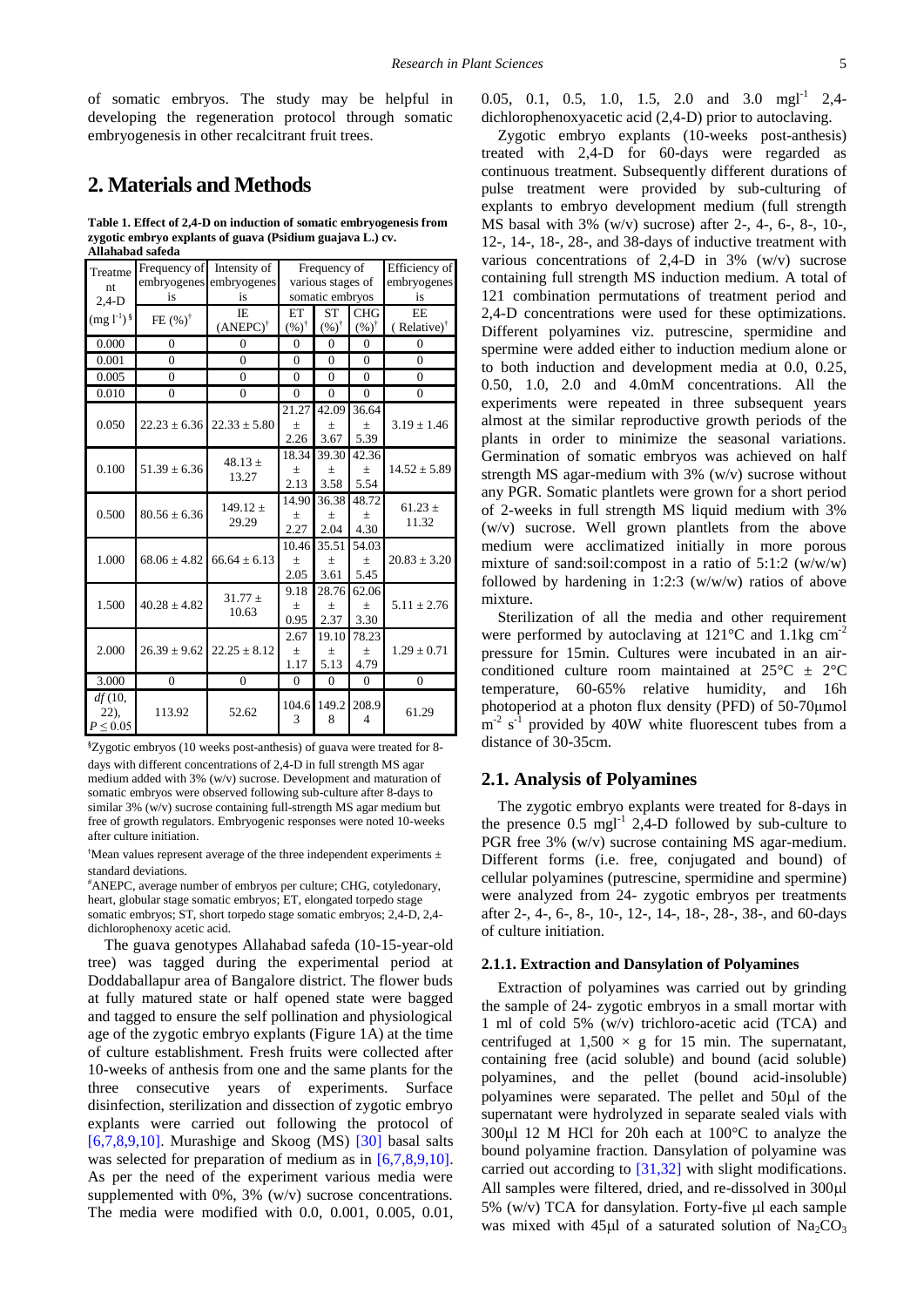and  $90\mu l$  dansyl chloride  $(5mg \text{ ml}^{-1} \text{ in } \text{acetone}).$ Dansylation was carried out for 10 mins at 70  $\mathbb{C}$ . An aqueous proline solution ( $25\mu$ l of 100mg ml<sup>-1</sup>) was added to react for 30 mins with the excess of dansyl chloride in the dark. When the reaction was completed, 500 $\mu$ l toluene was mixed with each sample, shaken well and left until the two phases (organic and aqueous) separated. The organic phase, containing the polyamines, was transferred to a fresh vial, dried in a heat-speed vacuum drier (Concentrator 5301, Eppendorf AG- Germany) and the residue dissolved in 500 *ul* acetone.

#### **2.1.2. Separation and Quantification of the Polyamines**

The dansylated polyamines were separated with TLC on 7.5cm x 2.5cm plates  $(300 \mu m)$  in thickness, Silica gel 60, E. Merck, Darmstadt, Germany). The mobile phase used was ethyl acetate: cyclohexane (3:5, v/v) mixture. The chromatography performed for about 15min on closed recipients. The plates were revealed under UV light (254nm), so the putrescine (Rf 3.2cm), spermidine (Rf. 1.9cm) and spermine (Rf under the front) bands were visible by identification of bands with those of pure standards (Sigma) treated in the same way. The bands were scraped off from the plate and re-dissolved with 750 l of acetone. The sample were shaken and centrifuged at 6000×g for 3min, and quantified at 365nm (excitation) and 510nm (emission) with a high-resolution spectrophotofluorometer (model RF-540, Shimadzu, Tokyo, Japan).

## **2.2. Data Analyses and Evaluation of Somatic Embryogenesis**

Completely randomized designed were used for each and every experiments. For all the above described treatments 12, 15, 18, or 24 zygotic embryos explants samples were used and each experiment was repeated to a minimum of 3-times over 3-cosecutive years. The evaluation of somatic embryogenesis was performed under the six different embryogenic parameters as in  $[6,7,8,9,10]$ . The data for all the six embryogenesis parameters were subjected to full factorial design for oneway as well as multivariate analysis of variance (ANOVA) with P≤0.05 and results are presented in [Table 2.](#page-6-0) The mean value for entire data were plotted in 3-D interactive graphs using SPSS 10 package for Window (SPSS Inc., USA) and presented as Figure 2. Concentrations  $(mg 1^{-1})$ of 2,4-D were transformed to log to the base 10 values and presented on X-axis in Figure 2. The values presented in [Table 1](#page-1-0) represent means  $\pm$  standard deviations. The error bar on each chart in Figure 3, Figure 4 represented mean  $\pm$ standard deviation.

## **3. Results**

#### **3.1. Induction of Somatic Embryogenesis**

Zygotic embryo explants (Figure 1A) showed a rapid change in shape, size, colour and extent of callus formation within a week of subculture onto 3% (w/v) sucrose containing PGR-free medium after different durations of inductive treatment with 2,4-D as compared to continuous treatment described earlier [\[7,10\].](#page-9-6)

Development of somatic embryos was observed as globular structure under stereozoom microscope (SMZ - 2T; Nikon, Tokyo, Japan) at the end of the third week of culture initiation irrespective of the 2,4-D concentrations and the pulse treatment of zygotic embryo explants (Figure 1B). Development of somatic embryos completed in 5-6 weeks, while, maturation continued until 8-weeks of culture initiation (Figure 1C and 1D). The process of somatic embryogenesis in guava was observed and analysed under the six different parameters viz. (i) frequency of embryogenesis (FE), (ii) intensity of embryogenesis (IE) [represented as average number of embryos produced per explants per culture (ANEPC)], (iii) frequency of elongated torpedo-stage somatic embryos (ET), (iv) frequency of short torpedo-stage somatic embryos (ST), (v) frequency of lower- (cotyledonary, heart, and globular) stages somatic embryos (CHG), and (vi) efficiency of embryogenesis (EE) calculated as relative numbers according to the formula described in [\[6,7,8,9,10\].](#page-9-3)

### **3.1.1. Interaction of 2,4-D Concentrations and Treatment Durations**

The interactive effects of various durations of pulse treatment and 2,4-D concentrations on the six embryogenesis parameters presented in Figure 2. The result of multivariate analyses of variance showed a significant ( $P \le 0.05$ , [Table 2\)](#page-6-0) interactions and indicated that 2,4-D exerted a concentration dependent temporal effects on all the six somatic embryogenesis parameters. There was a significantly gradual shift ( $P \le 0.05$ , [Table 2\)](#page-6-0) in maximum response from  $0.01$  mgl $^{-1}$  (continuous and 38-days) to 0.05  $\text{mgl}^{-1}$  (28- and 18-days) then to 0.1  $\text{mgl}^{-1}$  $(14-$  and 12-days) and finally to  $0.5 \text{ mgl}^{-1}$  (10- and 8-days) 2,4-D (Figure 2). Approximately 30% enhancement in the frequency, almost 6-fold increase in intensity and about 8 fold improved efficiency of embryogenesis was observed in 8-days treatment with  $0.5 \text{ mgl}^{-1}$  2,4-D [\(Table 1\)](#page-1-0) in the present study as compared to continuous treatment of zygotic embryo of guava [\[7\].](#page-9-6)

Somatic embryo appeared as 5-6 distinctive stages (Figure 1D) on one and the same zygotic embryo explants indicating asynchronous development. The frequency of convertible elongated- and short-torpedo stages somatic embryos were inversely proportional whereas, frequency of lower stages (non-convertible) somatic embryos showed a positive correlation with 2,4-D concentrations and treatment periods (Figure 2D-2F & [Table 1\)](#page-1-0). A large values of *F* for one way ANOVA indicated that concentration of 2,4-D exerted a highly significant ( $P \leq$ 0.05, [Table 1\)](#page-1-0) effects on the six embryogenesis parameter in 8-days treatment of zygotic embryo explants with 0.5 mgl<sup>-1</sup> 2,4-D compared to the continuous treatment  $[7]$ . These results clearly indicated a concentration dependent temporal regulation of somatic embryogenesis in guava (*P. guajava* L.) cv. Allahabad safeda.

#### **3.1.2. Polyamines and Somatic Embryogenesis**

The endogenous levels of total, free, conjugated, and bound forms of different polyamines were analyzed after various durations of zygotic embryo explants treatments during induction and development phases in order to understand the correlation between the polyamines metabolism and somatic embryo development. The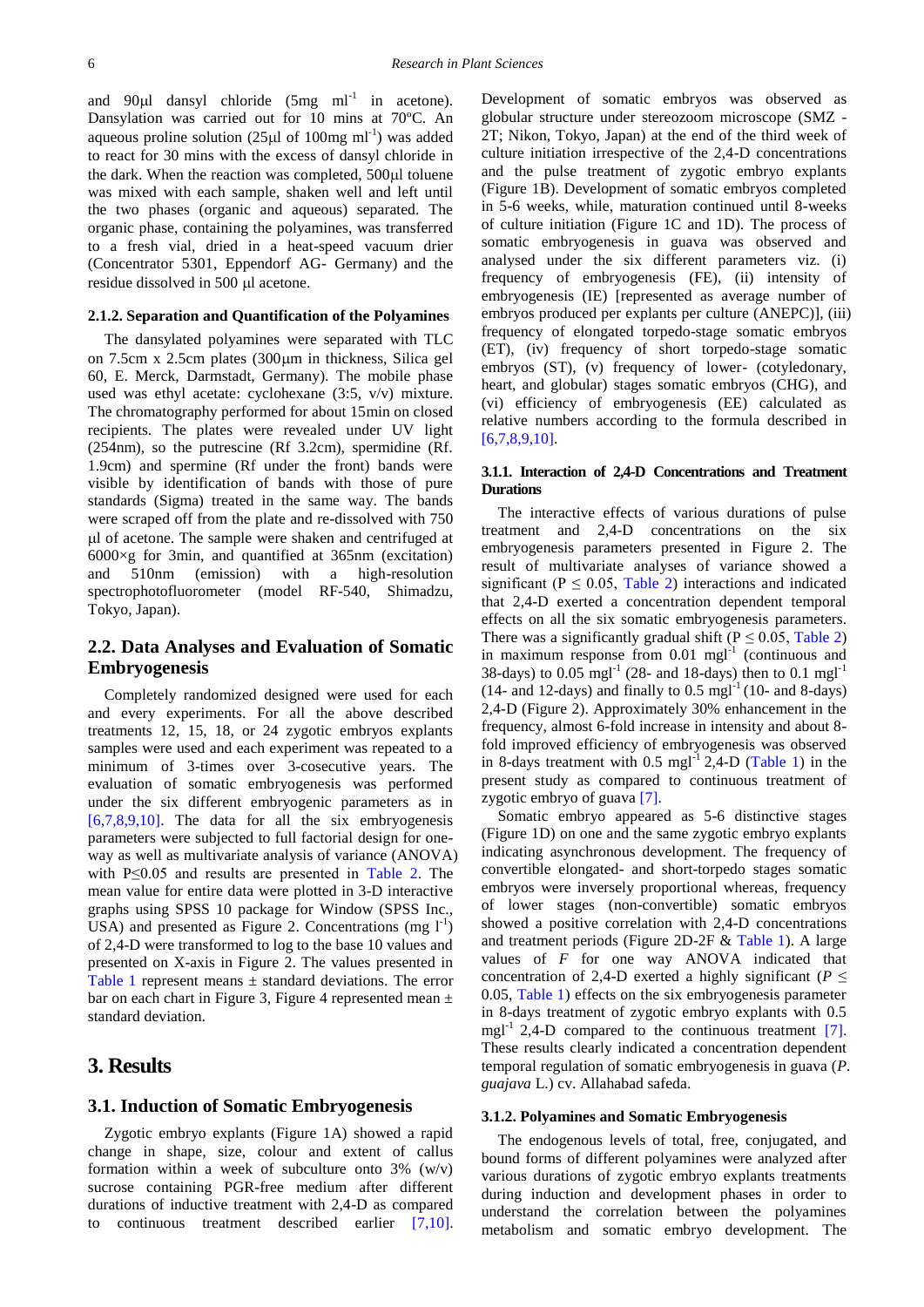gradual increase in various forms of different polyamines during induction phase in the presence of 2,4-D (until 8 days), followed by a sudden burst and subsequent decline in their concentrations during development and maturation of somatic embryos in the absence of PGR clearly indicated that metabolism of cellular polyamines might be involved in modulation of regulatory signals of 2,4-D for the process of somatic embryogenesis (Figure 3).

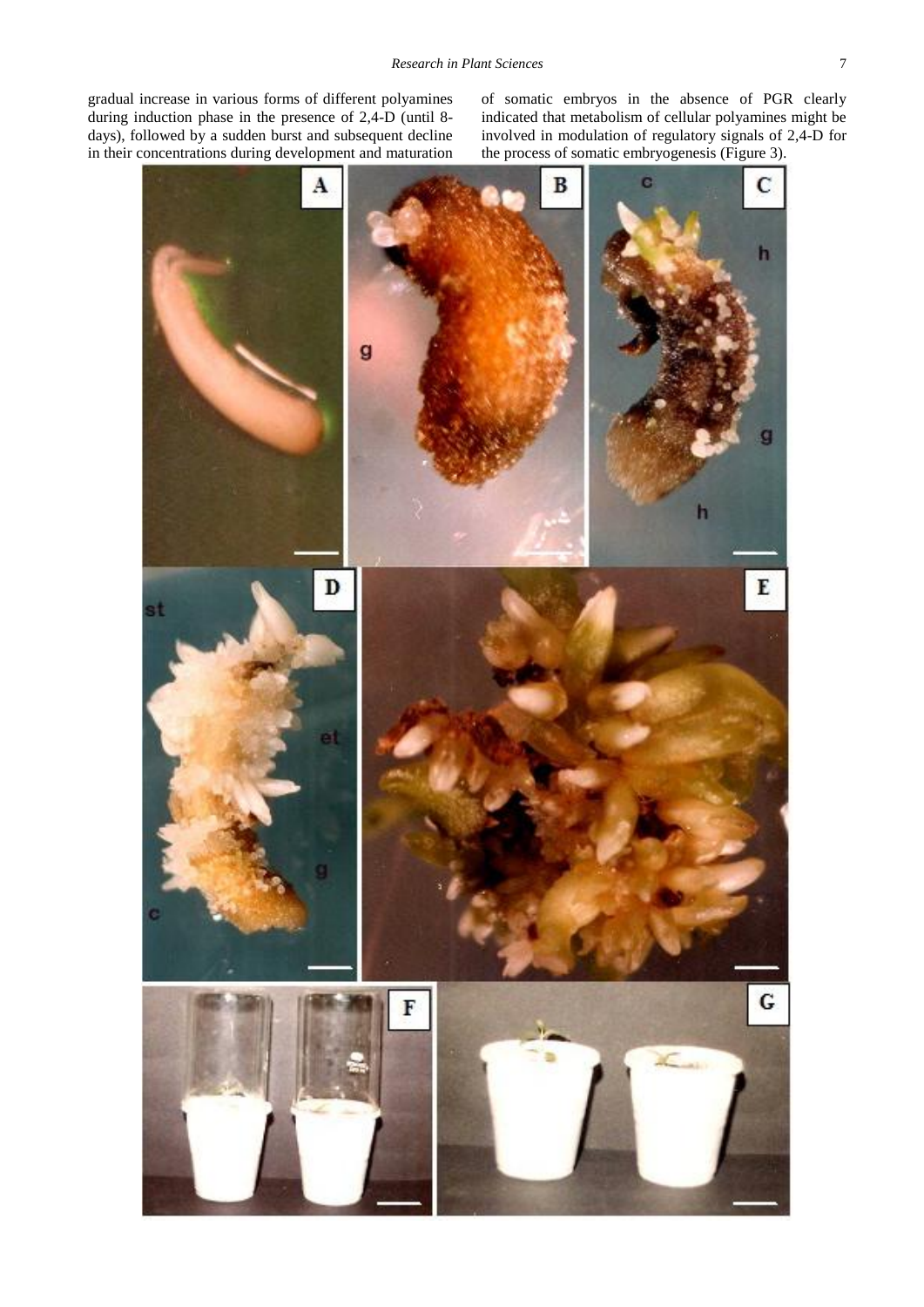

**Figure 1.** Induction of somatic embryogenesis from immature zygotic embryo of guava (*Psidium guajava* L.) 'Allahabad sfeda'.A, a zygotic embryo (10 weeks post-anthesis) used as an explants (Scale bar = 1.0 mm). B, a zygotic embryo explant after 20 days of sub-culture on 3% (w/v) sucrose containing full-strength MS development medium following an initial 8- days treatment with  $0.5$  mg  $1^{-1}$  2,4-D showing the globular stages somatic embryos (Scale bar = 0.35 mm). C, zygotic embryo 5-weeks after culture initiation showing development of lower-stages somatic embryos (Scale bar = 0.5 mm). D, development of different-stages somatic embryos from entire hypocotyle region of a zygotic embryo explants 6-weeks after culture initiation (Scale bar = 1.0 mm). E, germination of different stages of somatic embryos in first week of sub-culture to half-strength agar-solidified MS basal medium with 3% (w/v) sucrose (Scale bar = 0.5 mm). F, somatic plantlets in the process of acclimatisation (Scale bar = 32 mm). G, somatic plantlets after 2-weeks of acclimatization (Scale bar = 23.5 mm). g, globular-stage somatic embryo; h, heart-shaped somatic embryo; c, cotyledonarystage somatic embryo; st, short torpedo-stage somatic embryo; et, elongated torpedo-stage somatic embryo.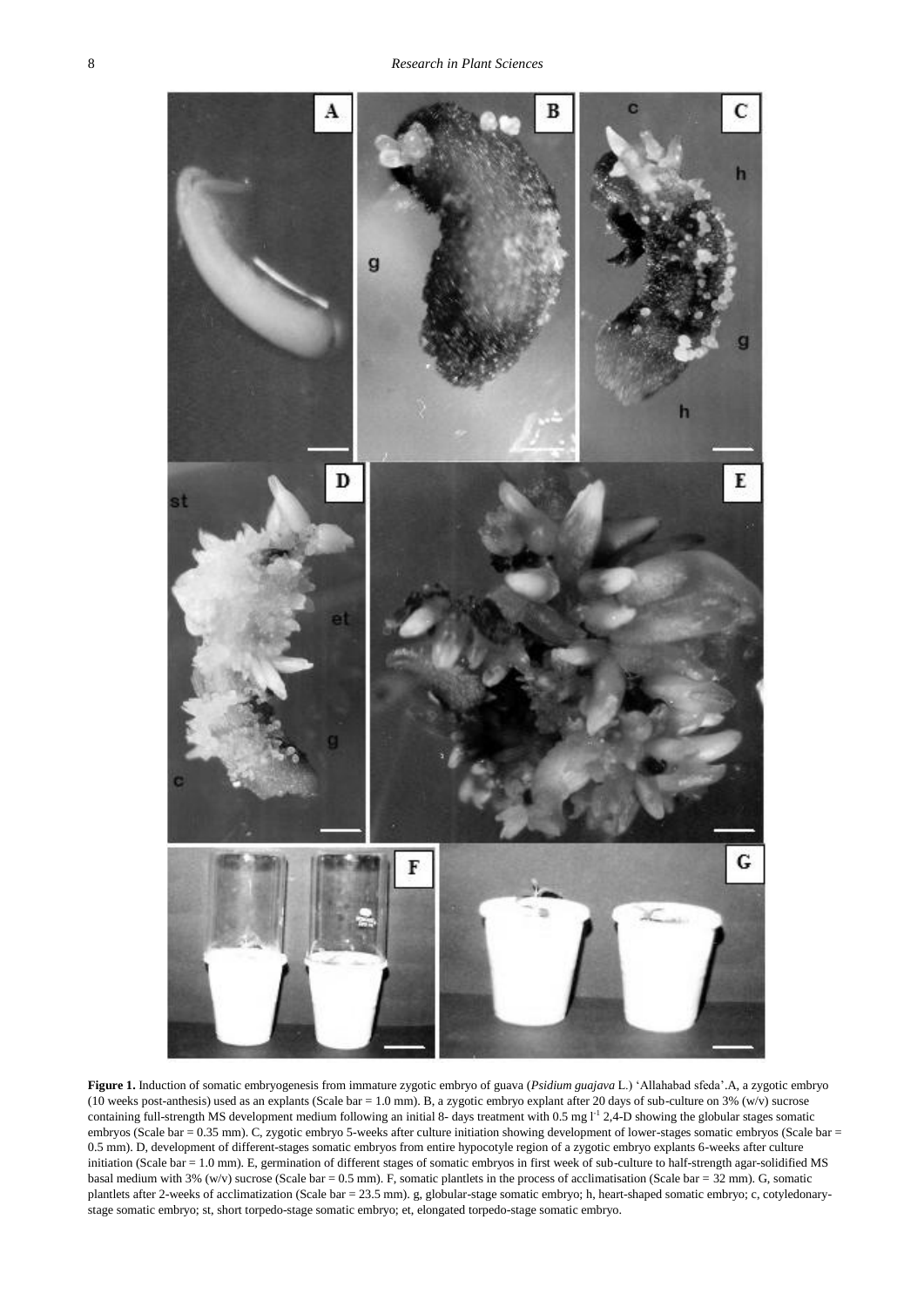25

23

20

18

13

8

4

ë

 $2,4$ -D (log mg/l)

 $\widehat{\mathcal{E}}^{\,15}$ 



Intensity of embryogenesis (IE)



Efficiency of embryogenesis (EE)

Frequency of short-torpedo-stage somatic embryos (ST)

ว่

Frequency of elongated-torpedo-stage somatic embryos (ET)



Frequency of lower-stage somatic embryos (CHG)



Figure 2. Interactive effect of 2,4-D concentrations and treatment durations on six different somatic embryogenesis parameters. A, frequency of embryogenesis (FE) represented as percentage of response. B, intensity of embryogenesis (IE) [represented as average number of embryos produced per culture per treatment (ANEPC)]. C, frequency of elongated torpedo-stage somatic embryos (ET) represented as percentage of total somatic embryos produced. D, frequency of short torpedo-stage somatic embryos (ST) represented as percentage of total somatic embryos produced. E, frequency of lower- (cotyledonary, heart, and globular) stages somatic embryos (CHG) represented as percentage of total somatic embryos produced. F, efficiency of embryogenesis (EE) represented as relative numbers and calculated as described by Akhtar (2010). Zygotic embryo explants (10-weeks post-anthesis) of guava (*Psidium guajava* L.) cv. Allahabad safeda were treated for various durations with different concentrations of 2,4-D, followed by sub-culture on 3% (w/v) sucrose-containing growth regulator-free full-strength MS agar medium for development and maturation of somatic embryos. Mean values for the entire data set were plotted and presented as 3-D interactive graphs using software SPSS for Windows Version 10. Axis- X represented log to the base 10 transformed values of 2,4-D concentrations (see materials and methods). Axis- Y represented treatment duration in days after culture initiation. The Z- axis represented the six somatic embryogenesis parameter described in panel A, B, C, D, E, and F above. Statistical analysis for the significance of the data is shown in Table 2.

D

60

Treatment Period (d)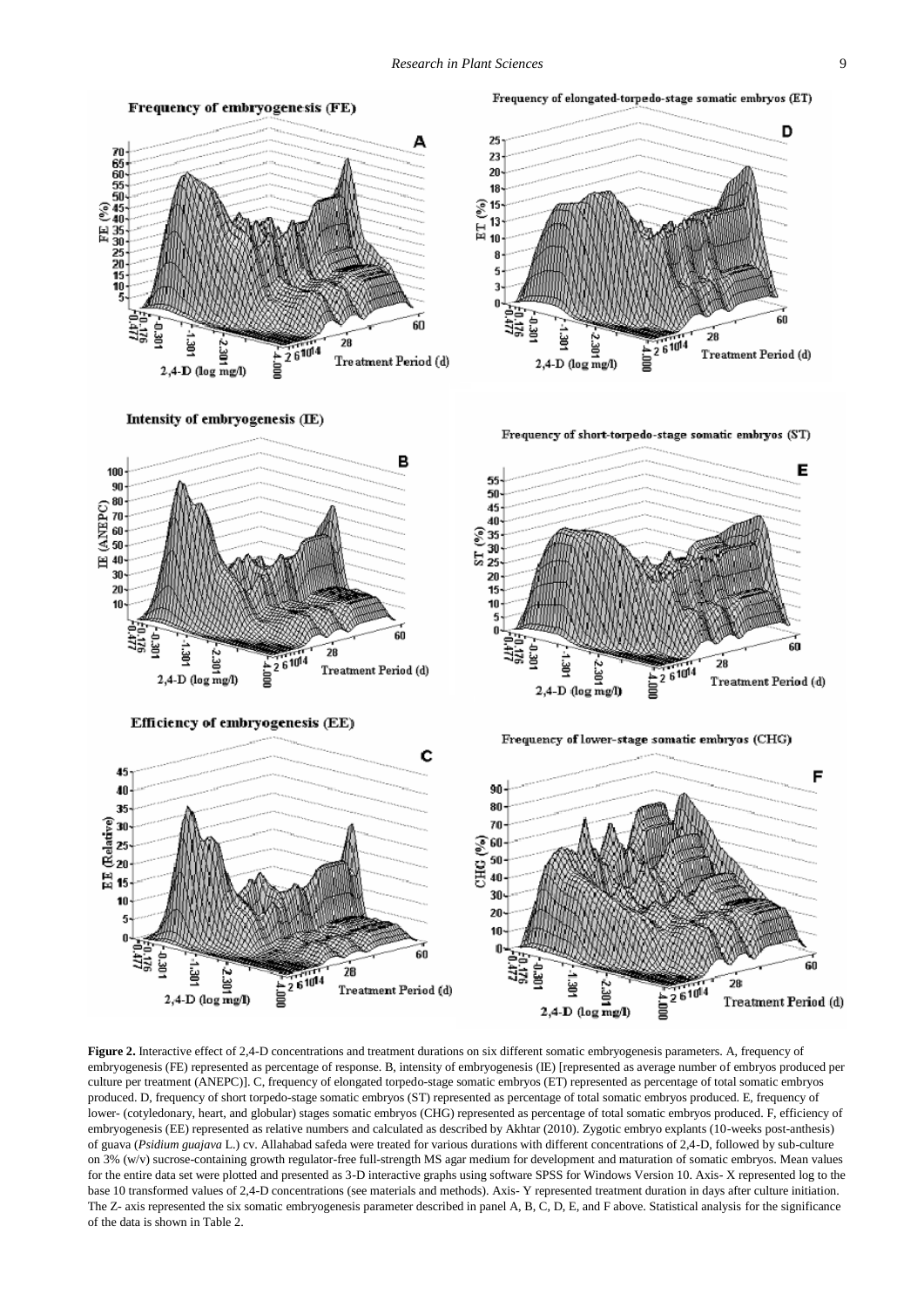**Table 2. Full factorial multivariate analysis of variance (ANOVA) showing the interactions of 2,4-D concentrations and treatment durations (d) on six somatic embryogenesis parameters in guava (***Psidium guajava* **L.) cv. Allahabad sfeda**

<span id="page-6-0"></span>

| Source                      | Dependent Variable | Type I Sum of Squares | df           | Mean Square | $\mathbf F$ | Sig. |
|-----------------------------|--------------------|-----------------------|--------------|-------------|-------------|------|
|                             | FE(%)              | 196940.288            | 120          | 1641.169    | 92.975      | .000 |
|                             | IE (ANEPC)         | 296195.252            | 120          | 2468.294    | 106.874     | .000 |
| Corrected Model             | ET(%)              | 26882.401             | 120          | 224.020     | 104.061     | .000 |
|                             | ST(%)              | 124411.013            | 120          | 1036.758    | 104.347     | .000 |
|                             | $CHG(\% )$         | 335309.630            | 120          | 2794.247    | 194.424     | .000 |
|                             | EE (Relative)      | 40836.842             | 120          | 340.307     | 81.287      | .000 |
|                             | FE(%)              | 123375.408            | $\mathbf{1}$ | 123375.408  | 6989.461    | .000 |
|                             | IE (ANEPC)         | 132731.041            | $\mathbf{1}$ | 132731.041  | 5747.111    | .000 |
|                             | ET(%)              | 15153.868             | $\mathbf{1}$ | 15153.868   | 7039.254    | .000 |
| Intercept                   | ST(%)              | 101017.417            | $\mathbf{1}$ | 101017.417  | 10167.122   | .000 |
|                             | $CHG(\% )$         | 269950.366            | $\mathbf{1}$ | 269950.366  | 18783.198   | .000 |
|                             | EE (Relative)      | 9315.128              | $\mathbf{1}$ | 9315.128    | 2225.046    | .000 |
|                             | FE(%)              | 75408.575             | 10           | 7540.858    | 427.204     | .000 |
|                             | IE (ANEPC)         | 102334.475            | 10           | 10233.447   | 443.097     | .000 |
|                             | ET(%)              | 7772.164              | 10           | 777.216     | 361.031     | .000 |
| $2,4-D$ (mg/l)              | ST(%)              | 39283.162             | 10           | 3928.316    | 395.374     | .000 |
|                             | $CHG(\% )$         | 143003.701            | 10           | 14300.370   | 995.022     | .000 |
|                             | EE (Relative)      | 10879.729             | 10           | 1087.973    | 259.877     | .000 |
|                             | FE(%)              | 32936.136             | 10           | 3293.614    | 186.590     | .000 |
|                             | IE (ANEPC)         | 42112.023             | 10           | 4211.202    | 182.341     | .000 |
|                             | ET(%)              | 3667.890              | 10           | 366.789     | 170.380     | .000 |
| Treatment period (d)        | ST(%)              | 24677.639             | 10           | 2467.764    | 248.374     | .000 |
|                             | CHG $(\% )$        | 73315.492             | 10           | 7331.549    | 510.131     | .000 |
|                             | EE (Relative)      | 3625.142              | 10           | 362.514     | 86.592      | .000 |
|                             | FE(%)              | 88595.577             | 100          | 885.956     | 50.191      | .000 |
|                             | IE (ANEPC)         | 151748.755            | 100          | 1517.488    | 65.706      | .000 |
| $2,4$ -D (mg/l) * Treatment | ET(%)              | 15442.347             | 100          | 154.423     | 71.733      | .000 |
| period (d)                  | ST(%)              | 60450.212             | 100          | 604.502     | 60.841      | .000 |
|                             | $CHG(\%)$          | 118990.436            | 100          | 1189.904    | 82.794      | .000 |
|                             | EE (Relative)      | 26331.970             | 100          | 263.320     | 62.898      | .000 |
|                             | FE(%)              | 4271.696              | 242          | 17.652      |             |      |
|                             | IE (ANEPC)         | 5589.054              | 242          | 23.095      |             |      |
|                             | ET(%)              | 520.969               | 242          | 2.153       |             |      |
| Error                       | ST(%)              | 2404.438              | 242          | 9.936       |             |      |
|                             | $CHG(\% )$         | 3478.001              | 242          | 14.372      |             |      |
|                             | EE (Relative)      | 1013.130              | 242          | 4.186       |             |      |
|                             | FE(%)              | 324587.392            | 363          |             |             |      |
|                             | IE (ANEPC)         | 434515.348            | 363          |             |             |      |
| Total                       | ET(%)              | 42557.239             | 363          |             |             |      |
|                             | ST(%)              | 227832.868            | 363          |             |             |      |
|                             | $CHG(\% )$         | 608737.997            | 363          |             |             |      |
|                             | EE (Relative)      | 51165.100             | 363          |             |             |      |
|                             | FE(%)              | 201211.984            | 362          |             |             |      |
|                             | IE (ANEPC)         | 301784.306            | 362          |             |             |      |
|                             | $ET$ (%)           | 27403.371             | 362          |             |             |      |
| Corrected Total             | ST(%)              | 126815.451            | 362          |             |             |      |
|                             | $CHG(\% )$         | 338787.631            | 362          |             |             |      |
|                             | EE (Relative)      | 41849.972             | 362          |             |             |      |

a R Squared = .979 (Adjusted R Squared = .968); b R Squared = .981 (Adjusted R Squared = .972); c R Squared = .990 (Adjusted R Squared = .985) d R Squared = .976 (Adjusted R Squared = .964)

The exogenous application of various polyamines (Figure 4) showed variable response in frequency, intensity and efficiency of somatic embryogenesis until 1.0mM concentration and higher concentrations were inhibitory to the process. The frequencies of different categories of somatic embryos were affected significant. Most normal and convertible somatic embryos were produced in 64.72, 61.58 and 56.86 relative efficiencies in the presence of 1.0mM concentrations of putrescine, spermidine and spermine, as against the 61.10, 58.77 and 51.97, respectively, in control cultures without any polyamines.

## **3.2. Maturation and Germination of Somatic Embryos**

Development and maturation of somatic embryos were completed within the 5-6 weeks (Figure 1C, Figure ID) of culture initiation and followed more normal trajectory in pulse treatment compared to continuous treatment of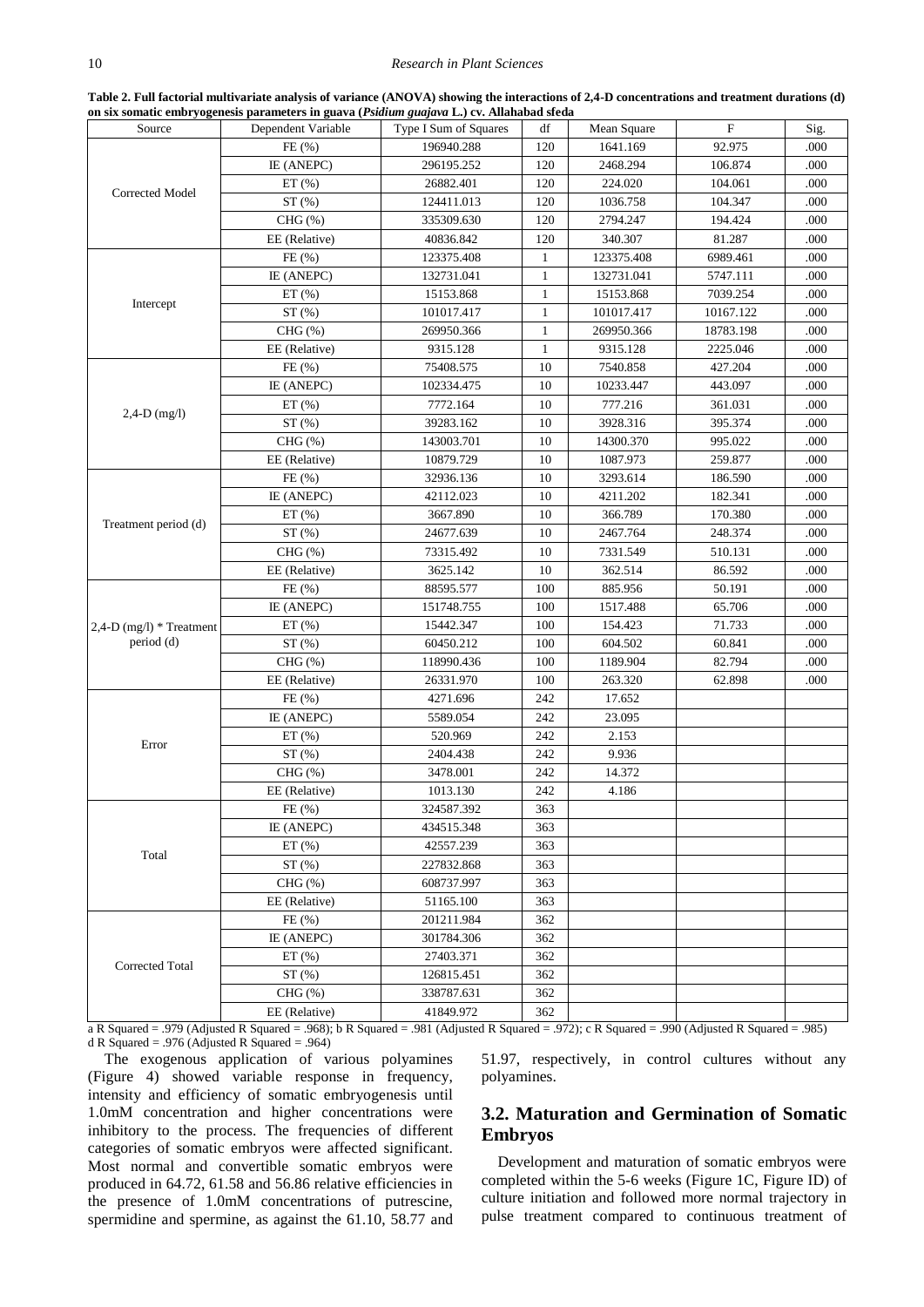zygotic embryo explants [\[7\].](#page-9-6) However, somatic embryos were allowed to develop and mature up to the 8-10 weeks of culture initiation in the presence of 2,4-D (0.005-0.5 mgl<sup>-1</sup>) or on PGR-free development medium after 8-18 days of inductive treatments for normal germination (Figure 1E) and plantlet formation. About 95-99% of elongated torpedo and 77-89% of short torpedo category

of somatic embryos from various 2,4-D concentrations in different days of pulse treatments were germinated and converted into normal plantlets when sub-cultured to 3% (w/v) sucrose containing half strength agar-solidified MS germination medium. Lower stages somatic embryos turned light green to green in colour indicating germination but never converted into plantlets.



**Figure** 3. Temporal changes in endogenous profile of various cellular polyamines during induction phase in the presence of 2.4-D (till 8 days) and developmental phase in the absence of 2,4-D (> 8 days) of somatic embryogenesis on 3% (w/v) sucrose containing full-strength MS agar medium. A, showing changes in free-polyamines concentrations. B, showing changes in conjugated-polyamines concentrations. C, showing changes in boundpolyamines concentrations. D, showing changes in total-polyamines concentrations. The bars in figure represented mean value of 3-independent experiments performed in three consecutive years at the similar flowering seasons. The error bar on each chart represented mean ± standard deviation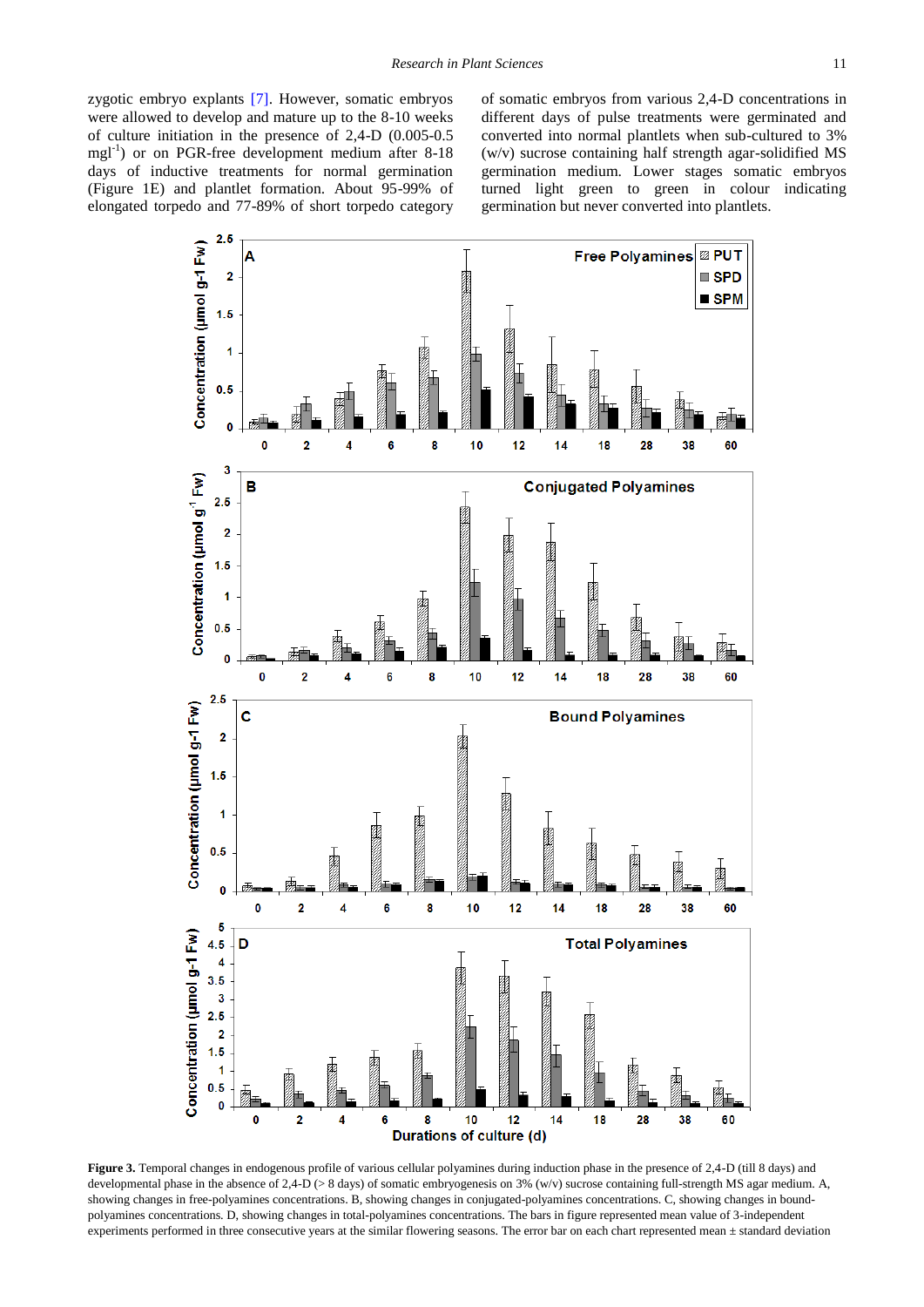

Figure 4. Effect of exogenous application of various polyamines, putrescine (**WEMPUT**), spermidine (**BU**), or spermine ( ) on the induction of somatic embryogenesis in guava (*Psidium guajava* L.) 'Allahabad safeda'. Zygotic embryo explants (10-weeks post-anthesis) were treated with 0.5 mg <sup>1-1</sup> 2,4-D for 8 days followed by sub-culture to PGR-free 3% (w/v) sucrose-containing MS agar medium. Both induction and development medium were added with different concentrations of putrescine, spermidine, or spermine. A, frequency of embryogenesis (FE) expressed as percentage on y-axis. B, intensity of embryogenesis (IE) expressed on y-axis as average number of embryos produced per explants per culture (ANEPC). C, efficiency of embryogenesis (EE) expressed as relative number on y-axis; D, frequency of elongated torpedo (ET) stage somatic embryos expressed as percentage on y-axis. E, Frequency of short torpedo (ST) stage somatic embryos expressed as percentage on y-axis. F, frequency cotyledonary, heart, and globular (CHG) stage somatic embryos expressed as percentage on y-axis. The error bar on each chart represented mean ± standard deviation.

#### **3.3. Growth and Performance of Plants**

Somatic plantlets were grown for an extended period of 2-weeks in full strength MS liquid growth medium supplemented with 3% (w/v) sucrose prior to soil transfer and acclimatization. Well grown plantlets from growth medium were processed for soil transfer and hardening (Figure 1F, Figure 1G) as in [\[6,7,8,9,10\].](#page-9-3) Hardened plants were transferred to the grower's field, performed well and fruited in less than 1½-years of time.

## **4. Discussions**

A reliable and systematic regeneration of guava plants was reported recently through the process of somatic embryogenesis by continuous treatment of zygotic embryo explants with 2,4-D [\[7\].](#page-9-6) The periodic sub-culture of the explants onto PGR-free development medium following different durations of inductive treatments with 2,4-D showed significant effects on all the parameters with an overall increase in the efficiency of somatic embryogenesis in the present study. In several recalcitrant fruits and tree species induction of somatic embryogenesis was achieved using zygotic embryos as the starting explants material [\[14,33\].](#page-10-2) Exogenous application of auxins, mainly 2,4-D, and was demonstrated as one of the inductive factors associated with cell division, polar transport and production of organized cell clusters [\[16\].](#page-10-4) In *Norway* spruce the initiation rate of somatic embryogenesis was higher when immature zygotic embryos were used, and transfer of the embryogenic tissue from proliferation onto maturation medium leads to the embryo development [\[15\].](#page-10-3) Similarly, in the present study the process was improved with the gradual shift from 0.01 mgl<sup>-1</sup> (continuous and 38-days) to 0.05 mgl<sup>-1</sup> (28- and 18days) then to  $0.1 \text{ mgl}^{-1}$  (14- and 12-days) and finally to  $0.5$ mgl-1 (10- and 8-days) 2,4-D indicating a temporal regulation of somatic embryogenesis by 2,4-D from zygotic embryo culture of guava cv. Allahabad safeda. Development of somatic embryos in the complete absence of PGRs following an initial inductive treatment with a particular growth regulators were also reported in *Carya illinoinensis* [\[34\],](#page-10-15) *Feijoa sellowiana* [\[12,35\],](#page-10-0) myrtle [\[13\],](#page-10-1) *Picea abies* [\[17\],](#page-10-16) *Populus* spp. [\[36\],](#page-10-17) *Theobroma cacao* [\[37\].](#page-10-18) Consequently, it would now be accepted conceptually that sensitivity of the explanted tissue to the exogenously supplied PGRs might be regulated in time and space in higher plants for induction of somatic embryogenesi[s \[2,17,38\].](#page-9-1)

Further, unusually low frequency of anomalous and secondary embryo formation in the present study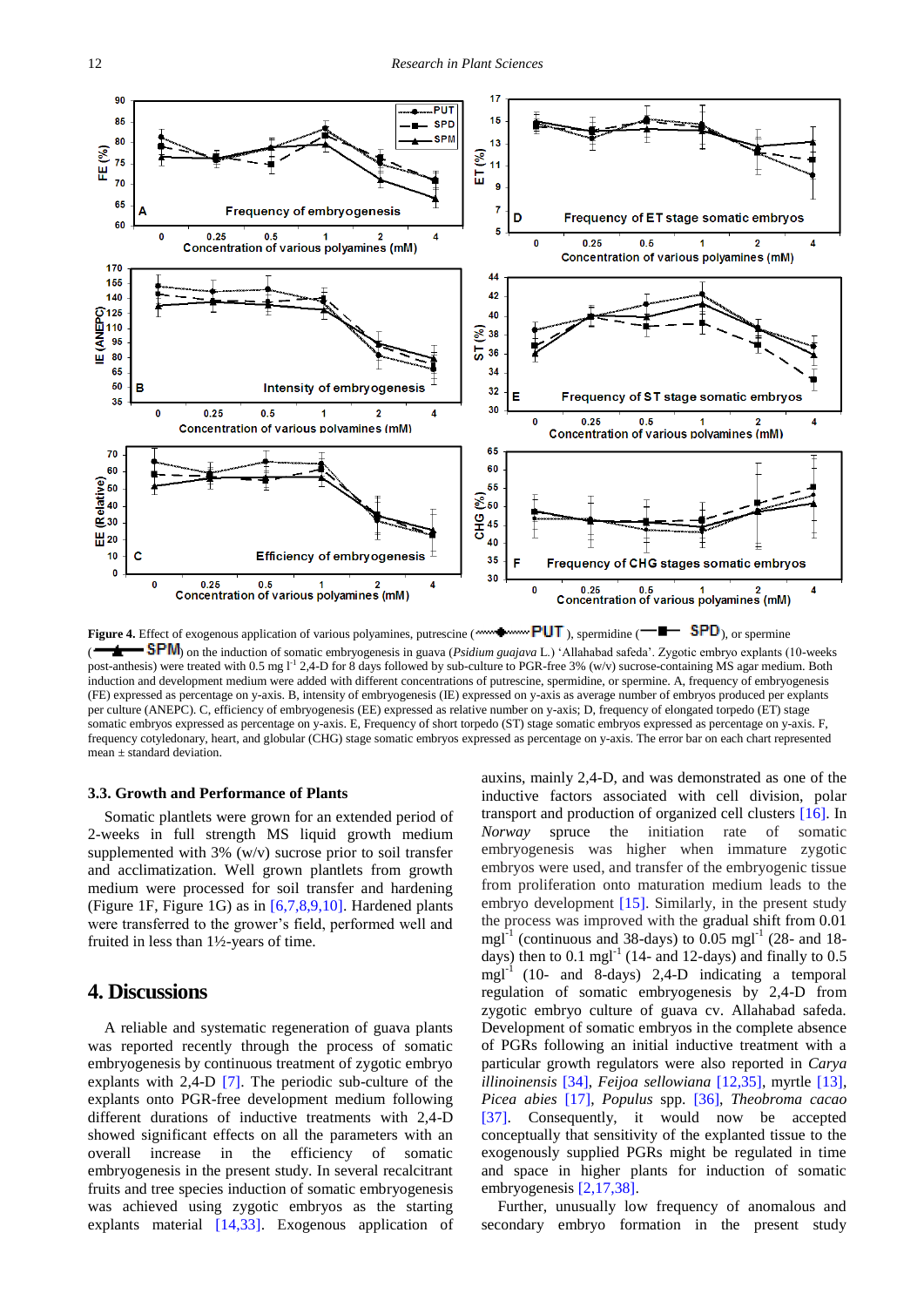compared to continuous treatment [\[7,10\]](#page-9-6) indicated a highly regulated developmental response as a function of 2,4-D concentrations and treatment durations. In Paluma cultivar of guava high levels of anomalies and secondary embryo development was observed in the combined presence of auxin and cytokinin in the medium [\[39\].](#page-10-19) Long term and continuous presence of auxins during the later phase of somatic embryogenesis were always been associated with high frequency of anomalies in other species including *Feijoa sellowiana* [\[12,35\],](#page-10-0) pecan [\[34\],](#page-10-15) mango [\[40\],](#page-10-20) *Theobroma cacao* [\[37\].](#page-10-18) This further supports the concept that embryonic development in plants might require a temporal and spatial regulation [\[2,17,38\].](#page-9-1)

Additionally, gradual increase in all the forms of various cellular polyamines in response to the 2,4-D in the induction medium and their sudden burst within 2-days of 2,4-D removal in the present study further support that cellular metabolism do follow a temporal response leading to the somatic embryo development. Cellular polyamines found critical, as double mutation on two spermidinesynthase encoded gene were lethal to embryogenesis in *Arabidopsis* [\[26\].](#page-10-9) Similarly, spatial endogenous polyamine levels were associated with differential embryogenic ability of explanted tissue [\[41,42\].](#page-10-21) Further, exogenous supply of the putrescine increased cellular concentrations of putrescine but not the spermidine and spermine [\[43\]](#page-10-22) a prerequisite for cell division [\[44\].](#page-10-23) The lower concentrations of spermidine and spermine compared to putrescine indicating the metabolic involvement of these polyamines in regulation of somatic embryogenesis in the present study similar to the other species [\[27,45\].](#page-10-10) The results of exogenous application of different polyamines suggested that in guava polyamines might regulated the process probably by modulating the cellular concentration as a function of 2,4-D during induction phase and being rapidly metabolized in the production of developmentally normal and mature somatic embryos in the absence of growth regulators.

Santa-Catarina *et al.* [\[46\]](#page-10-24) suggested that putrescine was related to the formation of new somatic embryos, whereas, spemidine and spermine stimulated somatic embryo development and maturation in *Ocotea catharinensis.*  Similarly, polyamines were critically involved in regulation of somatic embryogenesis in the temporal manner in eggplants [\[43\].](#page-10-22) Previously, Rey *et al.* [\[47\]](#page-10-25) showed that accumulation of putrescine in plant tissue induced senescence, however, the spermine was identified as an anti-senescence-inducing factor [\[48\]](#page-10-26) and must be absent during the maturation phase of the process. On the other hand, the senescence hormone abcisic acid (ABA) was involved in the maturation of somatic embryos in mango [\[40\]](#page-10-20) and other species [\[17,49\].](#page-10-16) These observations further supported the findings that increased cellular polyamine and overall efficiency of the process as a function of 2,4-D might be highly regulated (temporally), and modulated by the fast metabolism and utilization of different polyamines during somatic embryo development in the present study. But a more detailed biochemical and molecular studies required in understanding the crucial role of polyamines and other metabolites involved in acquisition of embryogenic competence for the normal development and maturation of somatic embryos.

In conclusion, somatic embryogenesis in guava (*P. guajava* L.) cv. Allahabad safeda was regulated in a temporal manner as a function of 2,4-D concentrations. Polyamine modulate the regulatory signals of 2,4-D for the enhanced production of most normal and convertible somatic embryos. The regulatory signals of 2,4-D modulated the cellular pools of polyamines in temporal manner for the production of most normal and convertible somatic embryos. These findings in guava might be helpful in development of regeneration protocol through induction of somatic embryogenesis in other recalcitrant plant species but further investigations required to identify the interacting role of polyamines with other molecules involved in regulation of the process.

## **Acknowledgement**

Financial support for the Laboratory of Morphogenesis, Centre of Advanced Study in Botany, Banaras Hindu University, Varanasi, was provided by the University Grant Commission, the Council of Scientific and Industrial Research, the Central Silk Board, the Department of Biotechnology, and the Department of Science and Technology, of the Government of India is gratefully acknowledged. I thank the Jain Institute of Vocational and Advanced Studies, Bangalore and the Post Graduate and Research Department of Microbiology and Biotechnology, Al-Ameen Arts Science and Commerce College, Bangalore for access to laboratory facilities.

## **References**

- <span id="page-9-0"></span>[1] Dodeman, V.L., Ducreux, G., Kreis, M., Zygotic embryogenesis versus somatic embryogenesis. J. Exp. Bot., 48. 1493-1509. 1997.
- <span id="page-9-1"></span>[2] Saurez, M.F., Bozhkov, P.V., Plant Embryogenesis: Methods in Molecular Biology 427, Humana Press, Springer Science & Business Media, New York, USA, 2008, 184pp.
- [3] Zimmerman, J.L., Somatic embryogenesis: a model for early development in higher plants, The Plant Cell, 5. 1411- 1423. 1993.
- <span id="page-9-2"></span>[4] Akhtar, N., Jain SM Application of somatic embryogenesis for the improvement of tropical fruit trees. In: Somatic Embryogenesis in Woody Plants, Eds S.M. Jain, P.K. Gupta, R.J. Newton, Vol 6. Kluwer Academic Publisher, The Netherland, 2000, 215-247.
- <span id="page-9-5"></span>[5] Jain, S.M., Gupta, P.K., Newton, R.J. (Ed.) Somatic Embryogenesis in Woody Plants, Vol 1-3 (Forestry Sciences). Kluwer Academic Publisher, The Netherland, 1995.
- <span id="page-9-3"></span>[6] Akhtar, N., Studies on induction of somatic embryogenesis and production of artificial seeds for micropropagation of a tropical fruit tree guava (Psidium guajava L.). Ph D thesis, Banaras Hindu University, Varanasi, 1997. 203 pp.
- <span id="page-9-6"></span>[7] Akhtar, N., Evaluation of the efficiency of somatic embryogenesis in guava (Psidium guajava L.). J. Hort. Sci. and Biotech, 85. 556- 562. 2010.
- [8] Akhtar, N., Progress in Biotechnology of Guava (Psidium guajava L.). In: Microbial Biotechnology and Ecology (Eds D, Vyas, G.S. Paliwal, P.K. Khare, R.K. Gupta) (Daya Publication House, New Delhi, India, 2011, 501-519.
- Akhtar, N., Somatic Embryogenesis for High Efficiency Micropropagation of Guava (Psidium guajava L.). In: Protocols for Micropropagation of Selected Economically Important Horticultural Plants (Eds M. Lambardi, E.A. Ozudogru, S.M. Jain). Humana Press, Springer Science+Business Media, LLC, New York, USA, 2012, 161-178.
- [10] Akhtar, N., Temporal regulation of somatic embryogenesis in guava (Psidium guajava L.). The Journal of Horticultural Science & Biotechnology, 88 (1). 93-102. 2013.
- <span id="page-9-4"></span>[11] Cangahuala-Inocente, G.C., Vesco, L.L.D., Steinmatcher, D., Torres, A.C., Guerra, M., Improvements in somatic embryogenesis protocol in Feijoa (Acca sellowiana (Berg) Burret): Induction, conversion and synthetic seeds. Sci. Horti., 111. 228- 234. 2007.